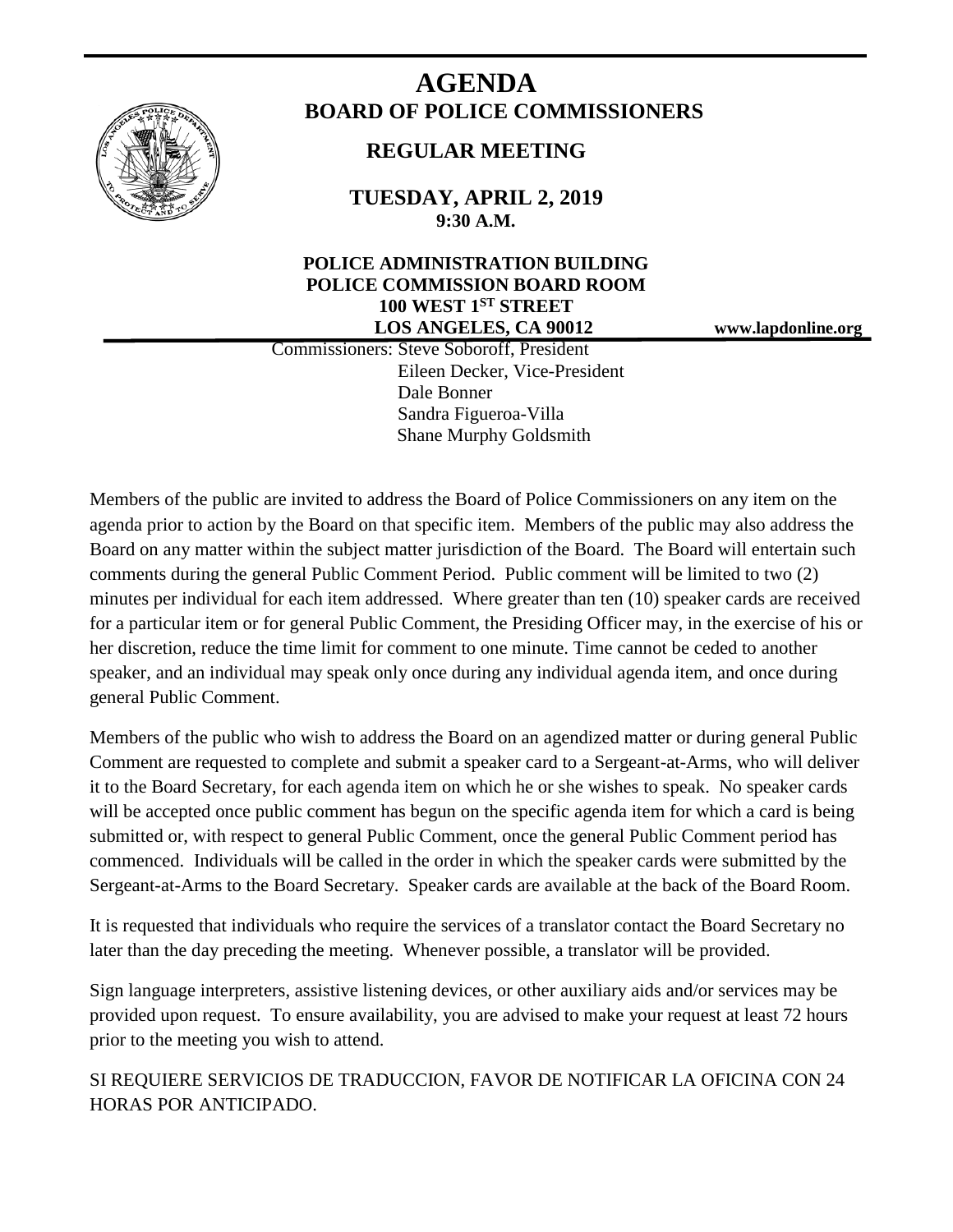#### **1. CONSENT AGENDA ITEMS**

A. DEPARTMENT'S REPORT, dated March 27, 2019, relative to a Travel Authority for the Chief of Police, May 9, 2019, through May 14, 2019, to attend the Police Unity Tour Challenge Ride which begins in Somerset, New Jersey and ends in Washington, D.C., as set forth. **IBPC #19-00891** 

Recommendation(s) for Board action:

APPROVE the Department's report.

B. DEPARTMENT'S REPORT, dated March 27, 2019, relative to a monetary donation totaling \$1,400.00, from the Hollywood Bowl, Los Angeles Philharmonic Association, to be utilized for food and recreational activities and events, for the benefit of the Pacific Area Cadet Program, as set forth. [\[BPC #19-0083\]](http://www.lapdpolicecom.lacity.org/040219/BPC_19-0083.pdf)

Recommendation(s) for Board action:

APPROVE the Department's report and ACCEPT the donation.

C. DEPARTMENT'S REPORT, dated March 26, 2019, relative to a monetary donation in the amount of \$10,000.00, from the Los Angeles Police Foundation, to be used towards the costs associated with a Ten-Year Anniversary celebration, for the benefit of Topanga Area personnel, as set forth. **[\[BPC #19-0084\]](http://www.lapdpolicecom.lacity.org/040219/BPC_19-0084.pdf)** 

Recommendation(s) for Board action:

APPROVE the Department's report and ACCEPT the donation.

D. DEPARTMENT'S REPORT, dated March 27, 2019, relative to a monetary donation totaling \$3,900.00, from the Los Angeles Dodgers, LLC., to be utilized for food and recreational activities and events, for the benefit of the Los Angeles Police Department Cadet Programs, as set forth. **[\[BPC #19-0085\]](http://www.lapdpolicecom.lacity.org/040219/BPC_19-0085.pdf)** 

Recommendation(s) for Board action:

APPROVE the Department's report and ACCEPT the donation.

E. DEPARTMENT'S REPORT, dated March 20, 2019, relative to the Request for Authority to Destroy Obsolete Duplicate Records for North Hollywood Area, as set forth. **IBPC #19-0086** 

Recommendation(s) for Board action:

APPROVE the Department's report and TRANSMIT to the City Clerk, Records Management Officer.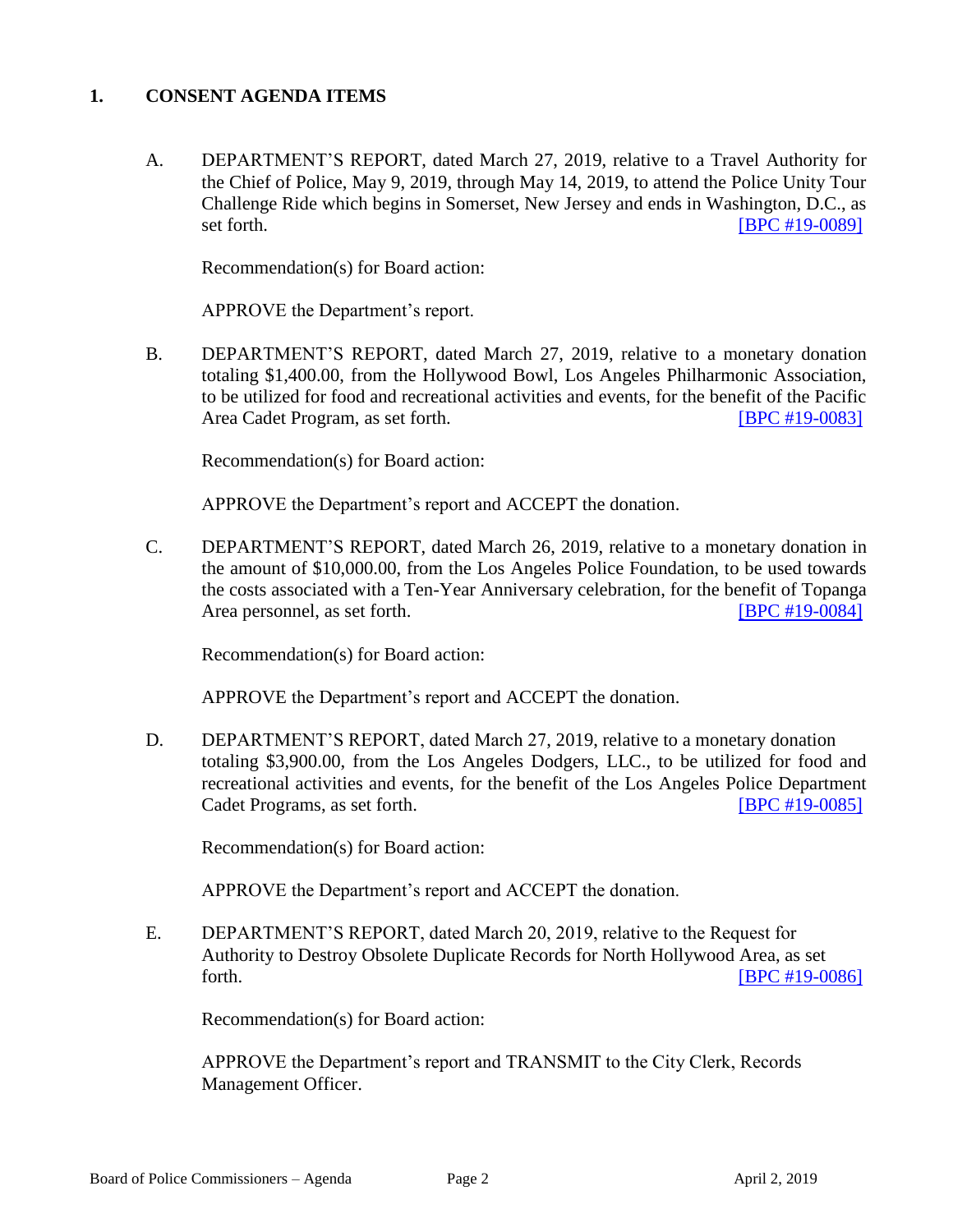F. DEPARTMENT'S REPORT, dated March 20, 2019, relative to the Request for Authority to Destroy Obsolete Duplicate Records for Mission Area, as set forth.

[\[BPC #19-0087\]](http://www.lapdpolicecom.lacity.org/040219/BPC_19-0087.pdf)

Recommendation(s) for Board action:

APPROVE the Department's report and TRANSMIT to the City Clerk, Records Management Officer.

### **2**. **REGULAR AGENDA ITEMS**

A. DEPARTMENT'S REPORT, dated March 27, 2019, relative to the Operations-South Bureau Detective Command Accountability Performance Audit (AD No. 18-011), as set forth. **EXECUTE: EXECUTE: EXECUTE: EXECUTE: EXECUTE: EXECUTE: EXECUTE: EXECUTE: EXECUTE: EXECUTE: EXECUTE: EXECUTE: EXECUTE: EXECUTE: EXECUTE: EXECUTE: EXECUTE: EXECUTE: EXECUTE: EXECU** 

Recommendation(s) for Board action:

APPROVE the Department's report.

#### **3. REPORT OF THE CHIEF OF POLICE**

- Significant Incidents and activities occurring during the period of March 26, 2019 through April 2, 2019
- Crime Statistics
- Department Personnel Strength

#### **4. PUBLIC COMMENT PERIOD**

#### **5. CLOSED SESSION ITEMS**

A. PUBLIC EMPLOYEE DISCIPLINE/DISMISSAL/RELEASE/PUBLIC EMPLOYEE PERFORMANCE EVALUATION. In-Custody Death (ICD), Carotid Restraint Control Hold (CRCH). Government Code Section 54957.

| 1.          | ICD $\#031-18$<br>(Date of Occurrence - $05/06/18$ )<br><i>Involved Party – J. Chavez)</i> | Two Police Officer III<br>Five Police Officer II<br>Three Police Officer I |
|-------------|--------------------------------------------------------------------------------------------|----------------------------------------------------------------------------|
| $2_{\cdot}$ | CRCH #033-18<br>(Date of Occurrence $-05/20/18$                                            | One Sergeant II<br>Four Police Officer III                                 |

*Involved Party – D. Wood)*

#### **ADJOURNMENT**

Support materials relative to Open Session agenda items are available for public inspection in Room 134, Police Administration Building. The Board may consider matters of an emergency nature not appearing on the published agenda. Information on supplemental agenda items may be obtained by calling the Office of the Board Secretary, Police Commission, at (213) 236-1400 (TDD 213/236-1440), after 9:30 a.m., Friday, March 29, 2019.